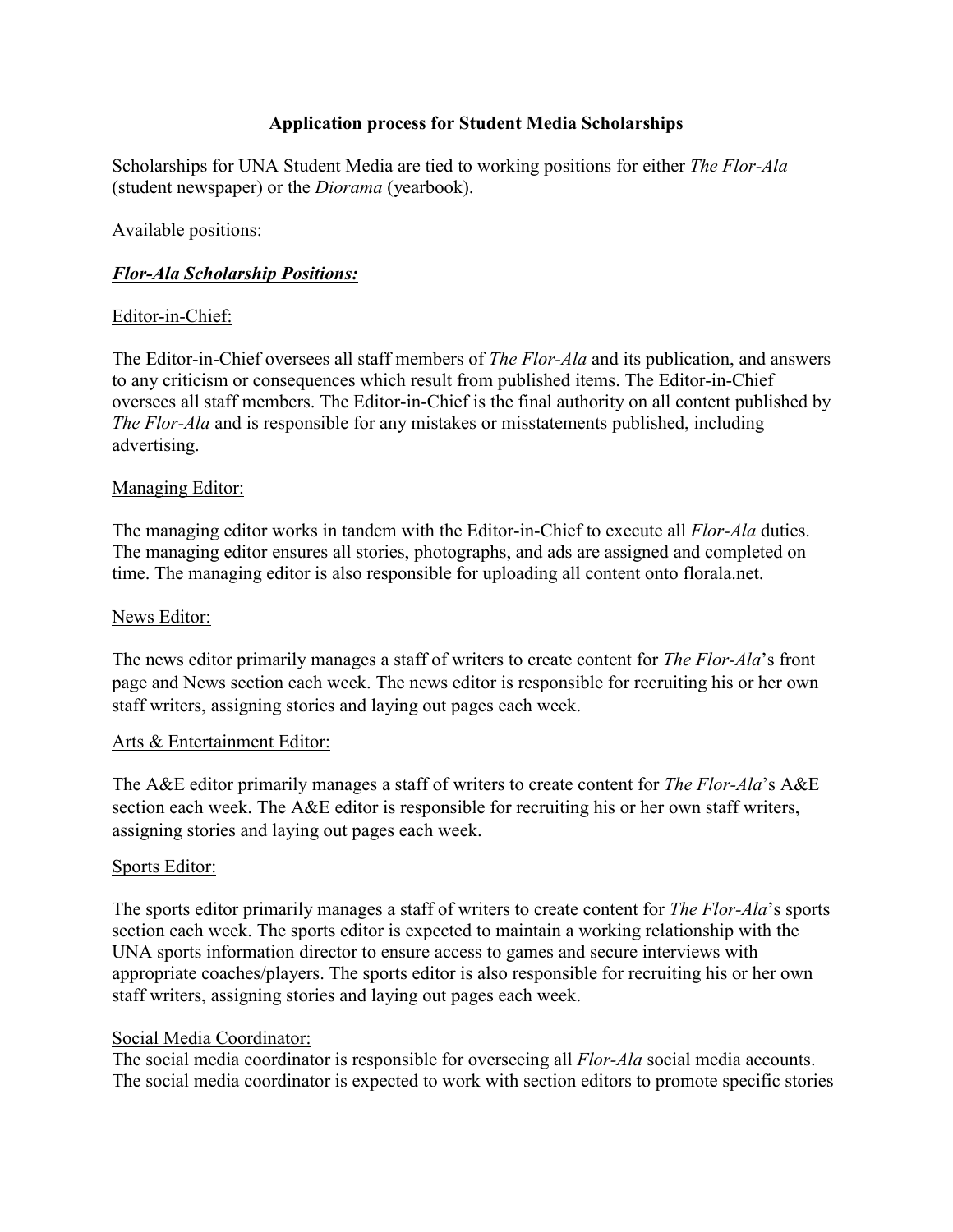and relevant content. The social media coordinator is also expected to promote all *Flor-Ala*  sponsored events and special publications.

## Graphic Designer:

The graphic designer is responsible for ensuring the overall visual cohesiveness of the printed versions of *The Flor-Ala*. They develop the overall layout and production design and complete all graphic design assignments for each issue. These assignments may include infographics, special page designs or any other visual concepts that inform and captivate readers.

#### Advertising Manager:

The ad manager is the face of *The Flor-Ala* for local businesses. The ad manager must work with and solicit potential advertisers on campus, locally and nationally. He or she handles ad contracts, prepares sketches and dummy sheets for the graphic artist, picks up ad material from local businesses, proofs ads for correctness and placement and makes visits or phone calls regarding past-due collections.

#### Graphic Ad Designer:

The graphic ad designer works with the advertising manager to design advertisements for advertising clients. Responsible for all ad designs in *The Flor-Ala*. Candidates must have extensive experience with Adobe Suite.

# Circulation Manager:

The circulation manager distributes *The Flor-Ala* publication on campus and in various businesses in the Shoals area. Each Wednesday evening, The Flor-Ala is delivered to campus. It is the circulation manager's job to immediately distribute the paper to the locations on the list attached to this job description. The very latest that the papers can be delivered is 8 a.m., Thursday mornings.

#### Chief Photographer:

The chief photographer is responsible for any photo requirements for *The Flor-Ala* or *Diorama*. In this capacity, the chief photographer assigns all photos, and verifies that photographers meet deadline for each assignment. After discussing all photo assignments with editors, the chief photographer will communicate with staff photographers to be sure photos taken meet the editors' purposes. The chief photographer sets working hours and meeting times, and makes assignments for other staff photographers. The chief photographer is strongly encouraged to recruit and maintain a volunteer staff in addition to the photographers on scholarship.

#### Staff Photographers (2):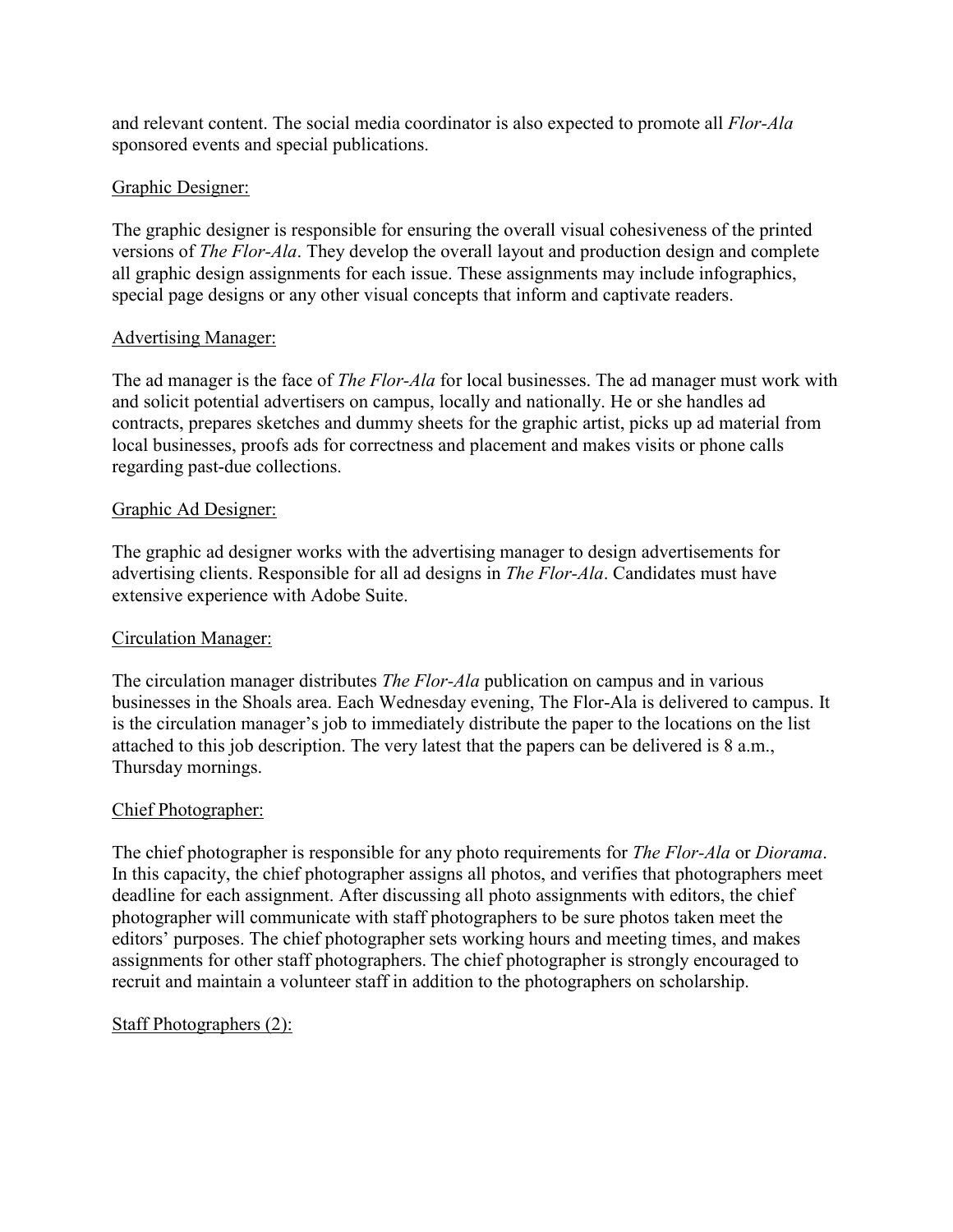Staff photographers work with the chief photographer to ensure all photo assignments are completed. Staff photographers are expected to have significant photography experience and/or an ambitious attitude toward learning and development.

## Staff Writers (2):

Staff writers are responsible for the majority of the written content in the *Flor-Ala*. They are expected to take multiple story assignments for each issue. Candidates with previous journalism experience are preferred.

## *Diorama Scholarship Positions:*

#### Executive Editor:

The executive editor recruits and oversees all staff members of *The Diorama* and its publication. The executive editor is responsible for planning all yearbook spreads prior to the start of fall semester. The executive editor works closely with the publisher of the yearbook to ensure all deadlines are met and the page layouts are free of errors and properly formatted. The executive editor is also responsible for promoting *The Diorama* at campus events and through all social media accounts.

#### Section Editors (3):

The section editors are responsible for laying out pages and assigning photographs and written content for their section of the yearbook. The section editors must have experience with Adobe InDesign and photoshop.

#### **Application Guidelines:**

Scholarships are awarded on a semester-by-semester basis for *The Flor-Ala* or on an annual basis for the *Diorama* (unless positions open up for the spring semester).

Deadline for Fall applications: March 1<sup>st</sup>

Deadline for Spring applications (*The Flor-Ala*): December 1st

- 1. Candidates must submit a statement describing her/his/their vision for the student newspaper or yearbook, and in particular, the position they are applying for. Express relevant qualities or experience the candidate can bring to the position (or positions) she/he/they is applying for.
- 2. Candidates must submit a current resume.
- 3. The résumé and vision statement must be uploaded to the Student Media scholarship application site by the deadline.